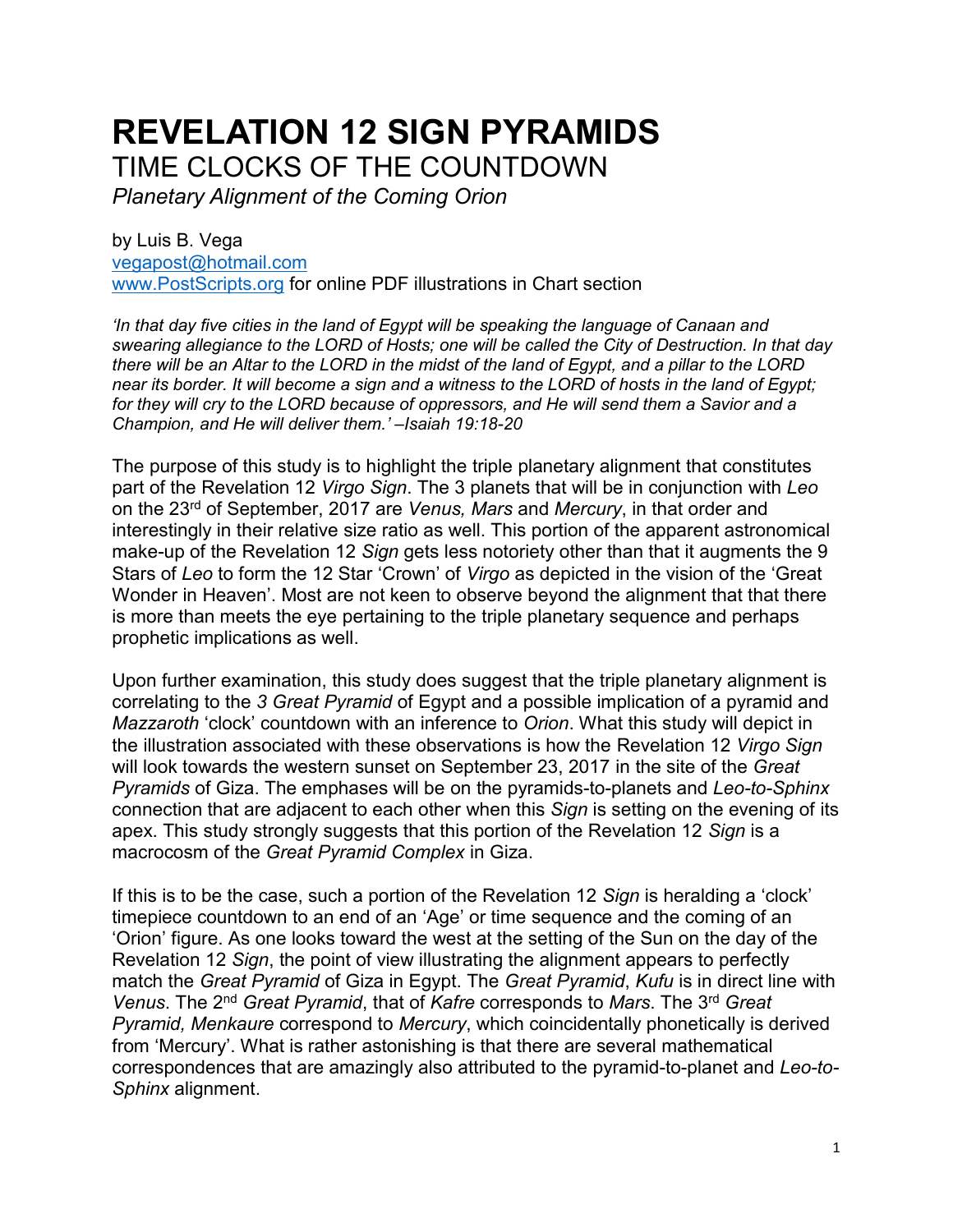#### **The 144 Numerical Factor**

As the *Leo* Star of *Regulus* sets, the *Great Sign* over the *Great Pyramids* of Giza produces an arch of degrees from the horizon. The angle of the *Ecliptic* setting into the horizon towards the west has an arch of 144 degrees from the right side of *Regulus* to the *Ecliptic*. This 144 coefficient is the same as the *Comet 67p* retrogrades of 144,000 minutes in the head region of *Virgo* and a 144 day retrograde in the feet region of *Virgo*. Does this 144K coefficient signal an encrypted value that is prophetically alluding to the 144,000 sealed and anointed from the 12 Tribes of Israel associated in the book of Revelation? Does the 144 numerical coefficients, mean that a countdown to this event is about to be fulfilled?

If this is what the Revelation 12 *Sign* is also signaling, then before this can happen, the Rapture of the *Body of Christ* has to be taken out. Perhaps the overlapping time of having a co-witness of the *Church Age* with Israel since 1948 is about to conclude. Up to now much the 'sealing' and 'anointing' has been bestowed to the Body of Christ. This phenomenon has constituted the *Age of Grace* as the *Body of Christ* has been given the privilege to handle the oracle so YHVH and to include *End-Times* prophecy as divulged to the prophet Daniel and John. The following are some of the summarized 144 numerical values associated with the Revelations 12 *Sign* that could be prophetic.

- *1 Revelation 12 Sign at sunset over the Great Pyramids: 144 degree arch*
- *2 Comet 67p Virgo head retrograde: 144,000 minutes*
- *3 Comet 67p Virgo feet retrograde: 144 days*
- *4 Israel's prophecy of sealed and anointed from their 12 Tribes: 144,000*

As it was at the beginning of the *Church Age*, there was a period of transition of YHVH's witness from Israel to the Church as Israel temporarily ceased to exist after 70 AD. This was caused by the national sins of the nation and for having rejected their Messiah. As YHVH thus went to the Gentiles with the Gospel, so too came the responsibility of such a witness. Is the current spiritual economic and prophetic time clock about to be reset as now Israel has reemerged since 1948 and there has been a similar eclipsing transitional period to be concluded? The whole New Testament with all of its prophecies were given to the *Body of Christ* concretely after 70 AD with the total destruction of the Temple, the City and the Nation occurred. It has been eschatologically understood that this amazing period of the Gentiles to be grafted in the 'Promises of Abraham' would be an 'intercession' or prophetic 'intermission'.

The prophetic evidence that confirms this countdown is the factor of the 'sealing' and the 'anointing' of the 144,000 Jews from every tribe of Israel that will take up the prophetic mantel of Christ's authority and legitimacy as a Witness during the last *Week of Years* per one interpretation of the revelation given to Daniel in the Old Testament. Thus, in like manner of the prior overlapping 'Witness' until 70 AD, will the 70 year anniversary of Israel's birth in 1948, some 1948 years since 70 AD conclude Israel's probation and be synchronized to the end of the *Age of Grace* and 'Royal Commission' of the *Body of Christ*? Thus is the Revelation 12 *Sign* such a prophetic 'time-maker' signaling such a change that is to come very soon? Based on the monumental patterns of the planets-to-pyramids and *Leo-to-Sphinx*, most likely.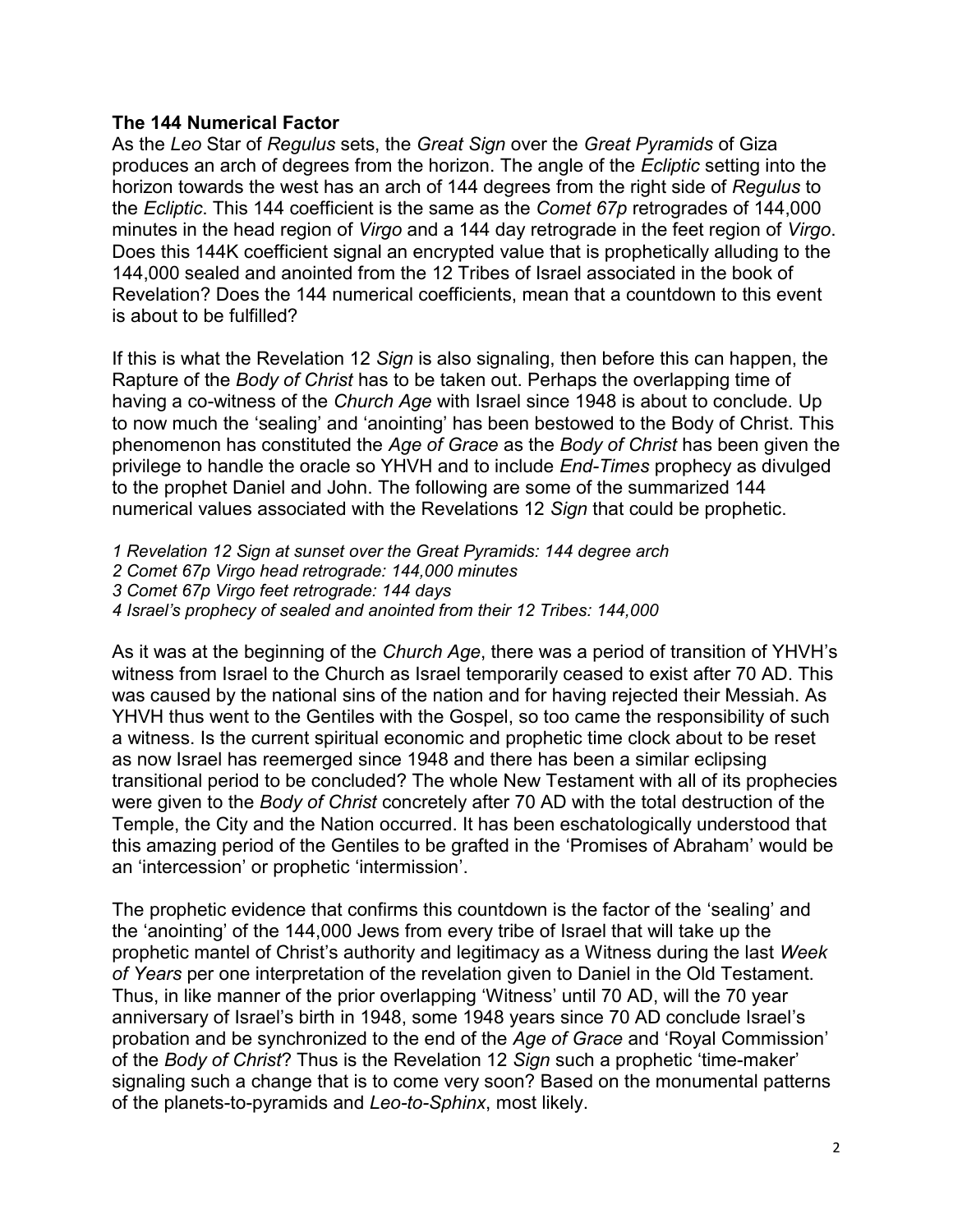#### **Monumental Markers**

If one take a perspective of the entire *Giza Pyramid Complex* from a top view and flips the alignment 180 degree and then rotates the axis clockwise 90 degrees, the outcome of the configuration will be exactly as the Revelation 12 *Sign* triple planetary alignment in reverse fashion much like a photographic negative. The *Ecliptic* is also perpendicular to the horizon and *Great Pyramids*, etc. In other words, the *3 Pyramids of Giza* in relation to the *Sphinx* are in direct mathematical correlation and juxtaposition monumentally as are the 3 planetary bodies juxtaposed astronomically to Leo. The question remain to the overall enigma of the Revelation 12 *Sign*. What is the message, at least pertaining to the 3 planets aligned to *Leo* as are the 3 pyramids juxtaposed to the *Sphinx*? One such clue is the meaning of what the Sphinx is suspected of communicating, a juncture of time that ends and begins, a 'clock' as it were.

And the *Great Pyramid*? One such clue, among many astonishing factors is the Christ Angle that it construes. Thus could the Revelation 12 *Sign* that mirrors the *Great Pyramid Complex* with the triple planetary alignment suggest a convergence of and end and beginning of a time as it pertains to the coming and identification of the Christ? If one subscribes to the ancient definitions of the names and attributes of the planets, then the following is suggested. *Venus* is suggesting that a Christ is coming. Incidentally, Jesus called Himself that title in the book of Revelation. *Mars* always signifies war and chaos. *Mercury* is the messenger of the 'gods' and thus emphasizes that this *Sign* in the Heavens, although astronomical is perhaps signaling. The message in part is that the Christ is coming or a 'Christ' is coming. War is coming. It is the Sign of a convergence of an end of an 'Age' and a beginning of one.

Will this change in 'prophetic' time be related to who will be the primary 'Witness' of and to YHVH's redemptive plan for the *Body of Christ*, Israel and the world? Many do not really fully grasp the spiritual and prophetic implication of having Israel reconstituted in these *Last Days* as the *Age of Grace* is still operational. This is aside from the debate that yes, Israel has come back in the Land but in spiritual blindness and unbelief or if the Jews there are really 'Jews', etc. One has to account for the fact that YHVH has been restoring Israel in increments based off of the *Olivet Discourse* pattern. Israel' full redemption will not come until they say, *'blessed is He that comes in the Name of the LORD'*. This will be the reason for the need and conclusion of Daniel's last *Week of Years, which is the 70<sup>th</sup> one. Will this coincide with the 70<sup>th</sup> year anniversary?* 

Only through the fires of Israel's tribulation, not the *Bride of Christ's* will she be able to finally say that in belief as they see Jesus manifested at His return with the Bride. Others who have studied the mystery of the *Great Pyramid* have suggested that it is a 'time clock' of sorts that synchronizes certain key dates as depicted astronomically in the constellations. This is the subject of the *Precession of the Equinox* phenomenon for example. The mere fact that the *Leo-Virgo* delineation of the *Mazzaroth Signs* is where the Revelation 12 *Great Sign* is to occur speak volumes that it is signaling an end of a time segment and a beginning of a time segment. This is what in fact Leo and Virgo are known to depict. The whole rotation of time, astronomically at least starts with *Virgo* and ends with *Leo*, thus the hybridization of the Sphinx then points to another *Sign*, *Orion*.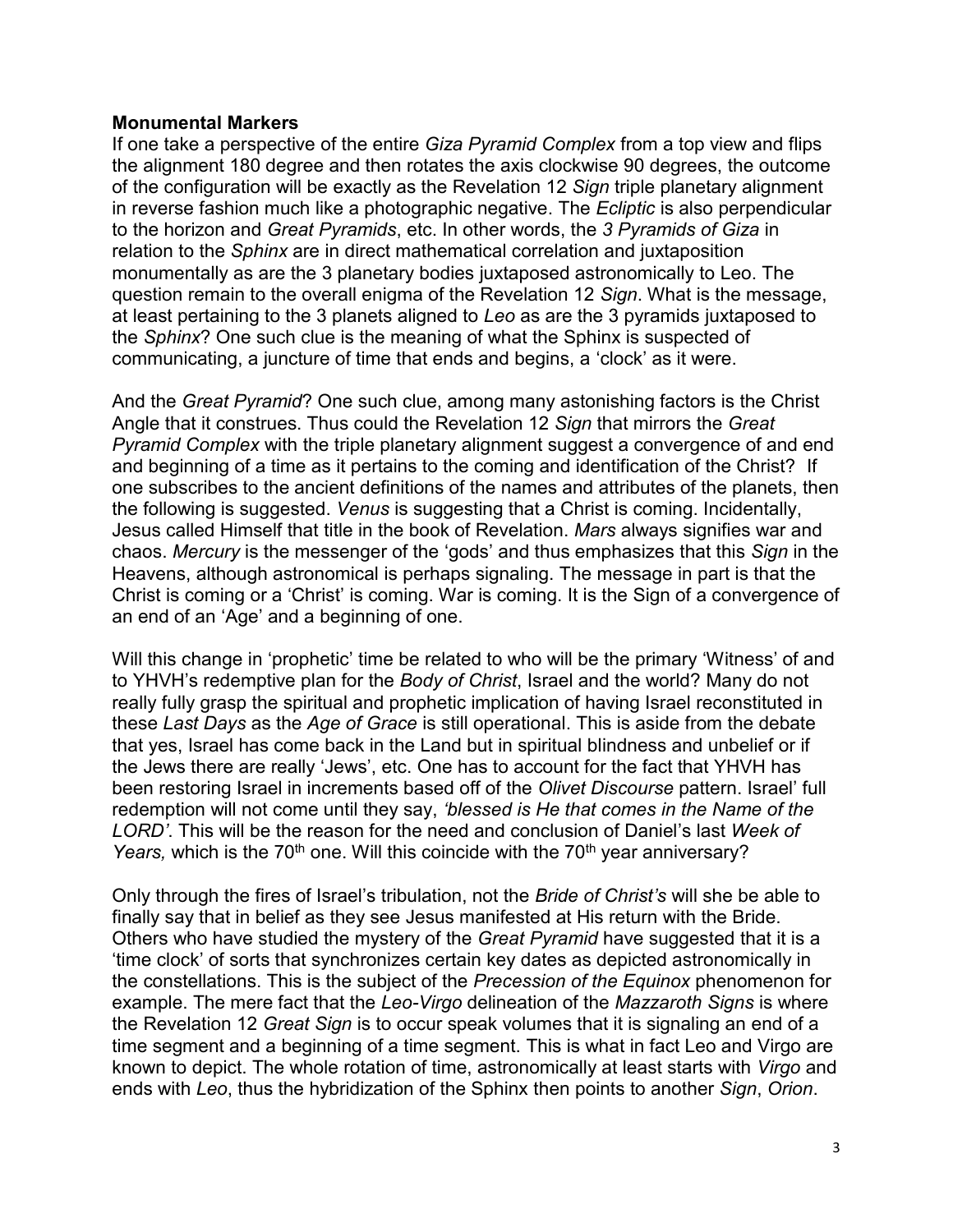#### **Prophetic Time Markers**

The *Sphinx* is a composition of *Virgo* and *Leo*, the markers of the beginning and the end of time segments much like a clock on a wall. This head of a woman and body of a lion motif and monument, in addition has a connotation to another *Sign*. In fact the whole triple Giza pyramid alignment is configured to the 'Belt Stars' of this constellation. It is of *Orion*, which means 'the Coming Prince'. He is what the message infers, of the Christ that is likewise the 'Beginning and the End'. Will it be the case that the Revelation 12 *Sign* is about the 'clocking-out and in' of an *Age* to coincide with an 'Orion' Christ debut? Is the world about to enter a timespan that will see also the coming of a 'Christ'?

| <b>Giza Pyramid</b>                 | <b>Name</b>   | <b>Star</b>        | <b>Rev 12 Planet</b> | <b>Size</b>       |
|-------------------------------------|---------------|--------------------|----------------------|-------------------|
| <b>Great Pyramid</b><br>2nd Pyramid | Kufu<br>Kafre | Alnitak<br>Alnilam | <b>Venus</b><br>Mars | Largest<br>Lesser |
|                                     |               |                    |                      |                   |

The triple planetary alignment that is mirrored to the 3 pyramids at Giza is significantly prophetic in that they defer to *Orion* or more precisely the coming of an 'Orion'. Can it be possible that the Revelation 12 *Sign* with its *Virgo-Leo* delineation is a parody of the *Giza Pyramid* 'clock' and the *Mazzaroth* 'clock' also that appear to be synchronized at this time and place? It is in the context of an end to a time, and a beginning of one that perhaps the Revelation 12 *Sign* is signaling; that a 'prophetic' time has reached an end and a beginning. And that this synchronization of prophetic time will herald a 'birthing' or advent of an 'Orion' deliverer as the prophetic overlay of Israel as the *Church Age* 'witness' comes to a close.

Could this Revelation 12 *Sign* with the pyramid-to-planet and *Leo-to-Sphinx* correspondence truly be signaling thus the end of the *Church Age* witness? Is it to be the beginning of Israel's witness thereafter as the 144 numerical coefficient hints at? This study is not insinuating that at that precise time of the sunset on September 23, 2017 will be that time. It has always been stated by such studies that a 'sign' is not the event itself just based on the pure definition of what a sign means. The effect and impact is to be realized, if at all at a subsequent time that remains to be determined. The true meaning of the Revelation 12 *Sign* phenomenon is yet to be fully understood as to the timing of certain prophecies yet to be fulfilled. The error occurs in one's misinterpretation or forced inference based on one's eschatology.

For example, *Orion* is the depiction of both the Christ and His nemesis, the AntiChrist. As mentioned, Jesus reveals and calls Himself, the 'Bright and Morning Star', *Venus* in the book of Revelation. However, it is Lucifer that attempts to usurp such a title as his name means a 'Bright Star' or Light, etc. Most Bible students of prophecy realize that the coming of the AntiChrist will come first before Jesus. Could it be that the *Great Pyramids* are 'clocking' when the Christs are to appear. Is the message that 'Venus' is coming but with 'war' or in a time of war? Does the *Virgo-Leo* delineation of the beginning and end of the *Mazzaroth* suggest that the Christ that came and will again is also tide to a factor of a beginning and an end based on astronomical time? What would be one hint that this coming 'Orion' will be the AntiChrist first?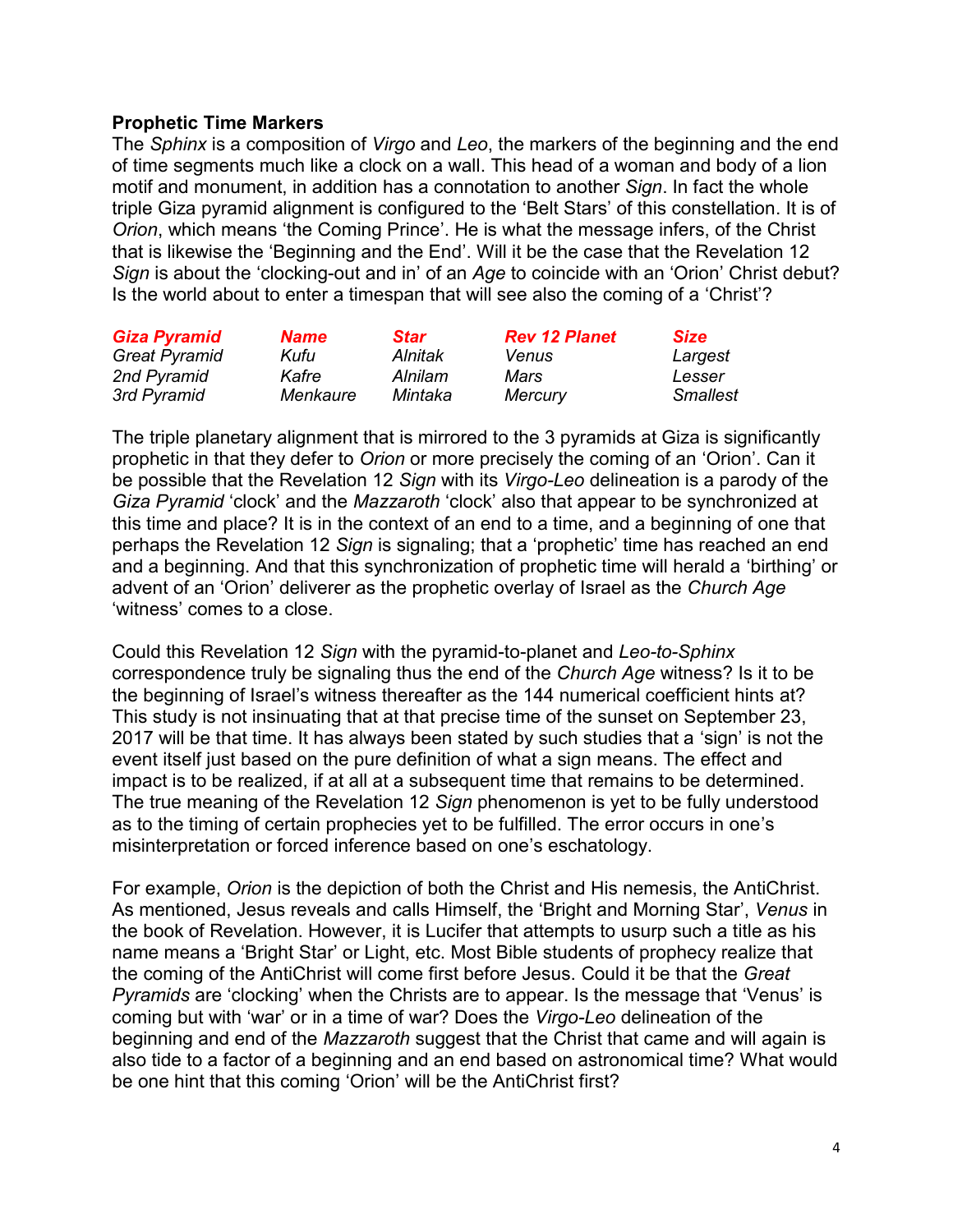#### **The Coming Prince**

Since Israel became a nation in 1948, it has become like a *Fig Tree* in its growth and development. It seems to be fulfilling the words of Jesus concerning its restoration. As suggested, the key factor in the Revelation 12 *Sign* phenomenon is Israel and its current overlapping 'witness' along with the *Church Body*. The point is that Israel will accept this 'Coming Prince' as a precursor to the true 'Orion' typology, Jesus Christ. The book of Revelation teaches that Israel will be a super power in the *Last Days*. It will be technologically as it is today. Perhaps it will go hand in hand with how the AntiChrist, the false 'Orion' will control the world through its technological grid or 'Mark' that Israel is helping presently to construe unawares perhaps in part. Will Israel be the world center of the coming *Mark of the Beast* system?

The *Great Pyramids*, in turn are associated with the coming of Christ, both the false one and the true one based on their design. An apparent inference to even the geographical location of the birth of Christ, which being the *Christ Angle* points to Bethlehem. The appearance of the 'Christ Stars' and *Great Pyramid* association with the *Christ Angle* signaled where the Christ was to be born has resurfaced. Related to the Christ Stars, the following are some amazing day-counts pertinent to the birth of Christ Jesus for context. It is speculated that September 11, -3 BC was the actual day of Jesus' birth. Also, the *Magi* arrived just as *Jupiter* was to begin its retrograde motion over a year later. To the observers of the sky from Earth's perspective, *Jupiter* appeared as if it 'stopped' over Bethlehem. This phenomenon was due to it retrograde path that was about to start, on the 25th of December, -2 BC.

This time segment was 119 weeks. This is a possible 911 correlation of 2 years 3 months and 14 days. The 314 code also could suggest a pi factor. Amazingly how the 'Christ Stars' then are a variable now is that if one factors in the time that the 'Christ Stars' appeared on July 1, 2015 to the *Great Sign* of Revelation 12 on September 23, 2017 is 816 days or 116 weeks, an 911 upside down mirror of the 1<sup>st</sup> 'Christ Stars' day counts. Furthermore, this time span is 223% of a 365-day count, a reversal of the *Skull and Bones* 322 'Calvary' encryption. It mocks the time and place of Jesus' physical crucifixion outside Jerusalem. Calvary means 'skull' in Latin. In comparison of the 'Christ Stars' day counts, the following occurred. From the first Jupiter-Venus conjunction in *Leo* on August 11, -3 BC announcing the coming of the *Prince of Peace*, to the birth of Christ Jesus on September 11, -3 BC is 761 days or 2 years and 1 month.

#### *1 Jupiter- Venus conjunction, 1 of 3 on August 11,-3BC to Sep 11, -3BC = 761 days 2 Christ Stars on July 1, 2015 + 761 days = July 31, 2017 (9th of Av)*

Astonishingly, if one factors this 761-day count from when the 'Christ Stars' appeared on July 1, 2015, it corresponds to July 31, 2017 which happens to be the *9th of AV*. It was amazingly the 2 dates, to the exact time that the 1st and 2nd Temples were destroyed. What are the odds? What does this mean? To the Jews, such a time spells catastrophe for Israel, a 'sudden destruction' type of possibility. Will something in 2017 during this timeframe suggest the same? Could it be that a 70 year marker has arrived? It was in 70 AD that with the destruction of the Temple, the city and nation, the *Church Age* was solidified as up to that point there was a sort of eclipsing of testaments.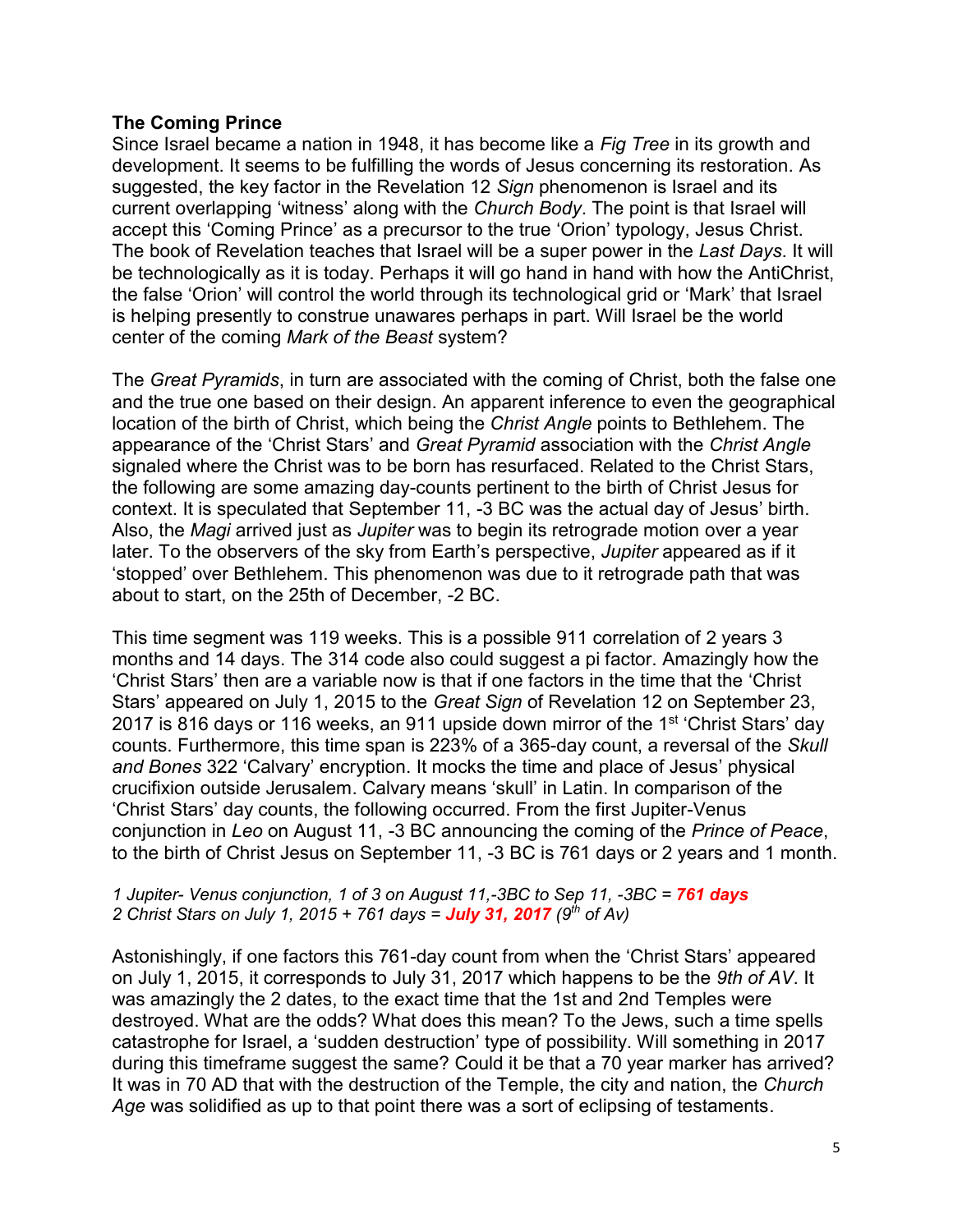### **A Translation of the Witness**

\_\_\_\_\_\_\_\_\_\_\_\_\_\_\_\_\_\_\_\_\_\_\_\_\_

What is the interpretation of the *Mazzaroth* regarding the meaning of the names of the 3 planets the *Great Sign* of Revelation 12 is signaling? If there is any indication of what the 'message' is or will be, in part perhaps it is of a time that is to change, a Rapture is to occur, war is to come and so is a 'Christ'. If this is the case then the end of the *Church Age* is at hand and the beginning of the prophetic restoration of Israel is to begin. This prophetic schedule is soon to be accomplished in one's lifetime if it is based on the *Olivet Discourse* template. Jesus foretold that destruction would come to Israel due to their sin of unbelief in a precise order. First to be destroyed would be the Temple, then the City and lastly the Nation. Why this is profoundly prophetic and significant is that these were and are the conditions and factors needing to be in place before Jesus can come back. At no other time in *Church Age* history could a generation witness such Signs in the *Sun, Moon and the Stars* and prophetic developments unfold as these 3 specific ones based on the *Olivet Discourse* pattern of Israel's restoration.

Thus so too in the *Last Days*, such an order of the Nation, the City and finally the Temple would be restored but in reverse order. For Israel, this meant that the nation would be 'birthed' first or reemerge as the *Fig Tree*. Then the City would be reconstituted and the finally with the rebuilding of the Temple would occur as the *Church Age* waned during this similar overlapping time as a 'prophetic eclipse'. Also the order of waxing and waning will be reversed. These 2 Witnesses were the *Church Body* and Israel still. Will the 70th year anniversary of the Temples' destruction in 70 AD see the rebuilding of it as the *Church Age* ends and the Rapture of the *Bride of Christ* occurs? In 2018, Israel will have reached the prophetic 70 year time marker since 1948 where it was 'reborn' in a day as foretold in the Bible. Which coincidentally in 2018 will have been 1948 years since 70 AD. Since then, in particular there has been a sort of 'eclipsing' of Testaments as the *Church Body* and Israel as a nation have existed side by side.

Is the Revelation 12 *Sign* astronomical alignment a signal then that in the 70th year, such a delineation of 'witnesses', that being the *Church Body* and Israel are to be severed as it was in 70 AD? However, from the time of Pentecost to the destruction of 70 AD there was an overlap of 'witnesses'. As the Gospel and indwelling of the Holy Spirit in Believers grew, the witness of Israel diminish and they ended-up in their spiritual blindness. Is this is what is happening now at the end of the *Church Age*? However in terms of Prophecy, so too was the *Body of Christ* restricted in this sense to only see as through a 'foggy' glass to 'see in part'. However, an 'unveiling' or understanding was promised to Daniel to occur in the *End of Days* despite the last *Church Age* spiritual condition characterized by the apostate temperament of the Laodiceans. Such encrypted knowledge from YHVH concerning the very *End of Days* would be opened-up as it has been. Could the planet-to-pyramid and Leo-to-Sphinx associations based off the Revelation 12 *Sign* be such a possible prophetic implication? One was waxing, one was waning. Does this overlapping of the dual prophetic witness of the *Church Age* and Israel about to end?